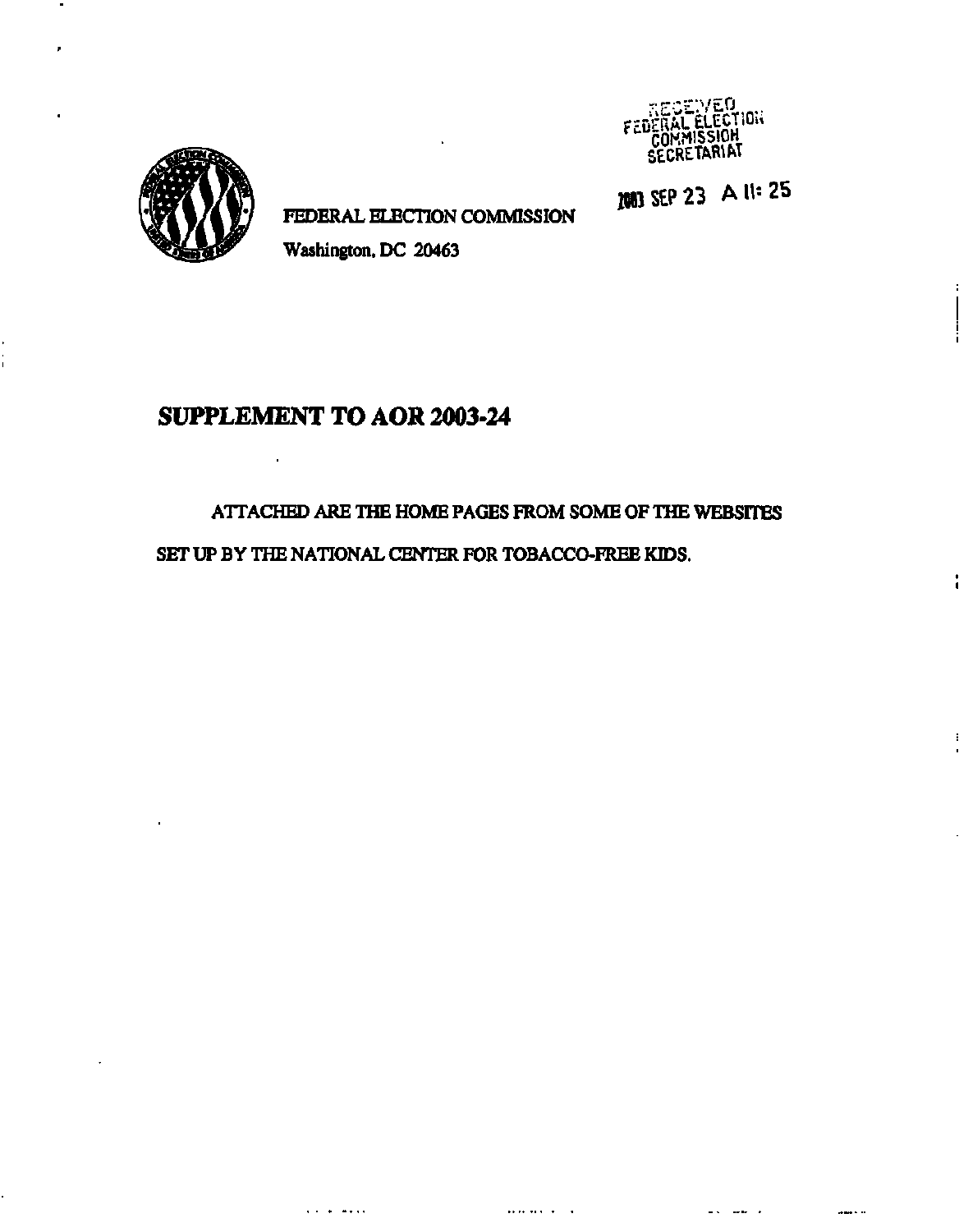#### **Tobacco's Toll: 529,33 5 kids have become regular smokers in 2003. 169,38 7 will die prematurely from their addiction.**



**Where America draws the line,"** 



**Donate** 

**Federal Initiatives** 

**State Initiatives** 

**Global Initiatives** 

**Youth Action** 

**Tobacco Newt** 

**Roioarch and Facts .** 

**Press Offico** 

**Tobacco Ad Gallery** 

**Special Reports** 

**The Tobacco Toll Find out what tobacco has done to your state!** 

**j**Select a State...



**Special Report** 



**Buying Influence, Selling Death July 2003 quarterly report on tobacco industry campaign contributions** 

#### **Utilities**

**About Us Contact Us Job Openings Credits Help** 

**Site Search** 

**Search** 



**FDA Authority Over Tobacco Which product is regulated to protect consumers? Not tobacco.** 

#### **Special Report**



 $\sim$   $\sim$ 

**Nations Adopt Tobacco Treaty The Framework Convention on Tobacco Control** 

#### **Monday . Sep 22**

**January 2003 Report States are collecting more tobacco revenue than ever, but spending less on tobacco prevention.** 

#### **Special Report**



**Tobacco Farmers and Public Health Working together to solve two crises.** 

## **Latest Releases**

**September 17, 2003 DC Leaders Should Pass Smoke-Free Law and Protect Public's Right to Breathe Clean Air** 

**September 9,2003 JAMA Study Shows Kids Can Easily Buy Cigarettes Over the Internet, Underscoring Need for Meehan Legislation to Address the Problem** 



## **Highlights**

**Big Tobacco: Still Addicting Kids Tobacco marketing increased after 1998 tobacco settlement.** 

**Internet Tobacco Sales Legislation introduced to Address Growing Problem** 

#### **Higher Cigarette Taxes Reduce Smoking, Save Lives, Save Money**

**Youth Advocates of the Year 2003 Winners announced at May gala in Washington, DC** 

#### **Campaign Named a Top Charity 4-star rating from Charity Navigator; Worth Magazine's Top 100 Charities Make a contribution**

. . . . . .

**[tobaccofreeklds.org P](http://tobaccofreeklds.org)rivacy Statement (revised 9.4.03) j Copyright | Protected Trademarks | Survey Copyright © 2003 National Center for Tobacco-Free Kids 1400 Eye Street. Suite 1200. Washington DC 20005 202.296.5469 Site by NetCampaign All Rights Reserved** 

-----

. . . . . . . . .

. . . .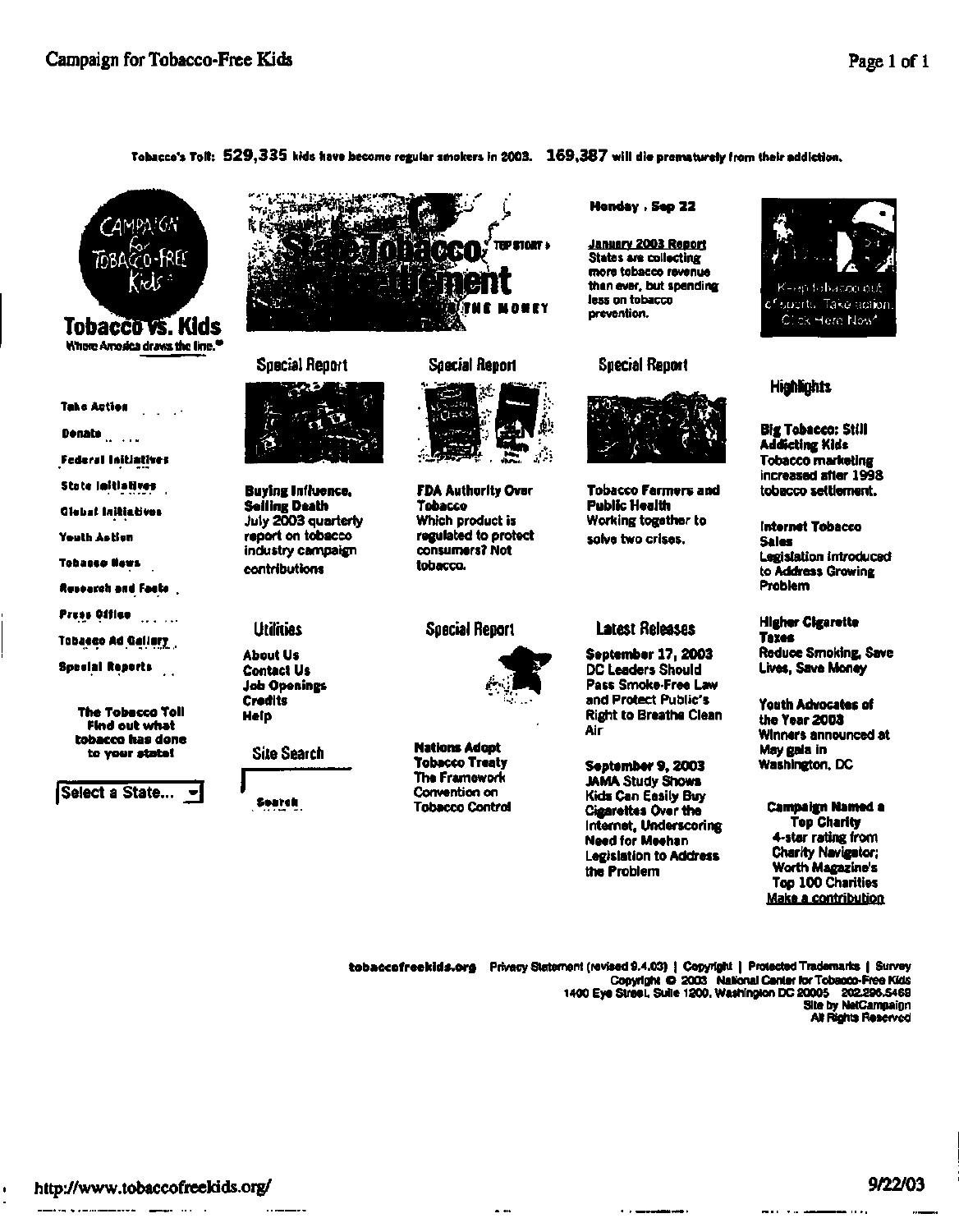

More than **2,000 kids become addicted to smoking each day.** You can help us stop this tragedy. Fill out the form below to send a free letter to Congress. Urge them to give the Food and Drug Administration (FDA) the authority it needs to **protect our kids from Big Tobacco!** 

We invite you to read the stories of Americans who know the danger of tobacco and to share your own story **with us. Make your voice heard! You can also honor a loved one by lighting a memorial candle at our** Virtual Vigil.

# **Take Action**

\* required field

**\* Email Address** 

**• First Name** 

**\* Last Name** 

**\* Prefix** 

**I 3** 

**\* Address 1** 

**City** 

\* **State** 

**\* Postal Code** 

## **Phone Number**

**I**  This letter will be sent to the following individual(s): **Your Representative and Senators** 

 $\overline{\phantom{a}}$ 

## **Send Your Letter Now!**

**Subject: Please support FDA regulation of tobacco products** 

**Dear [Lawmaker]:** 

**Did you ever wonder what's in a cigarette?** 

**A single cigarette exposes its user to over 4,000 chemicals, including arsenic, formaldehyde and ammonia.** 

**Who allows this to happen? Congress. The Food and Drug Administration (FDA) doesn't have the authority to require tobacco companies to take out dangerous additives. The only way for the FDA to get that authority is for Congress to pass legislation making it so. Unlike the manufacturer of any other product consumed by Americans, tobacco companies have continued to escape even the most basic oversight for public health and safety. For example, tobacco companies are not required to test additives for safety purposes, inform consumers of what is in their products or take any action to make their products less harmful or less addictive.** 

**Effective FDA regulation of tobacco companies, endorsed by the public health community, would not only force them to remove harmful additives, but would also restrict the ability of tobacco companies to market their deadly products to children.** 

**In addition, I ask that you reject** 

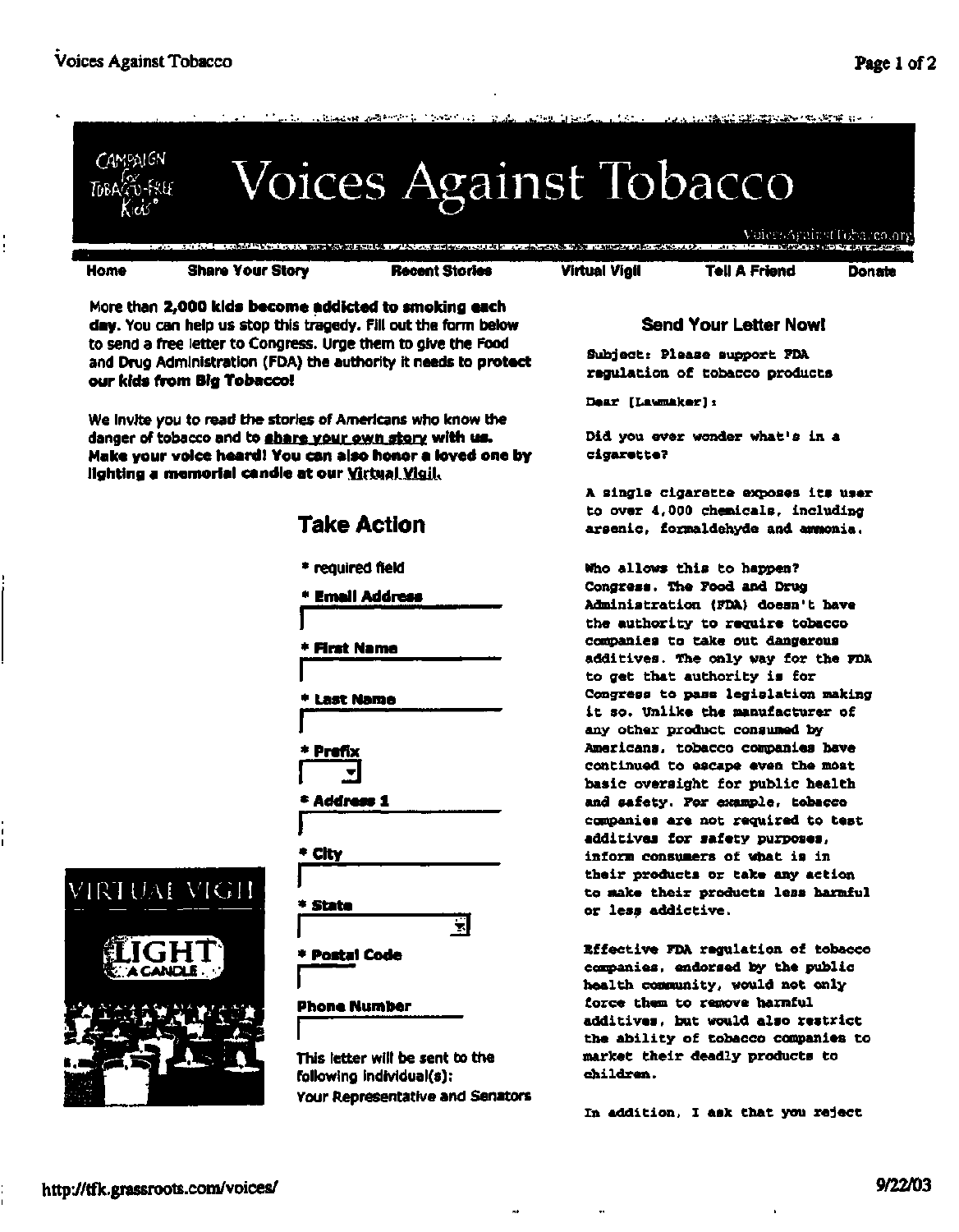$\cdots$ 

**Take^Actipfl;** 

**By clicking Take Action, you agree to these**  terms and conditions. If you have not **already done so, by submitting this form, you will also become a Tobacco-Free Kids e-Champlon™ and sign up to receive email updates.** 

**legislation, advocated by tobacco giant Philip Morris that are full of loopholes and special protections.** 

**I hope that you are willing to take a leadership role in this cause. Thank you very much for taking the time to read my views on this important issue. I'll look forward to seeing your response.** 

**Sincerely,** 

**Your name Your street address City, State Zip** 

Unlike any other consumer products, cigarettes and other tobacco products have escaped health or safety oversight by the government. For more information about FDA regulation, click here.

**[tobaccofreekids.org](http://tobaccofreekids.org)** Privacy Statement | Copyright | Protected Trademarks | Survey Copyright © 2001 National Center for Tobacco-Free Kids 1400 Eye Street, Suite 1200, Washington DC 20005 202.296.5469 All Rights Reserved

a sena ay inan sun k

 $1.1444441111$ 

 $\Delta$  and  $\Delta$  and  $\Delta$  .

- --------------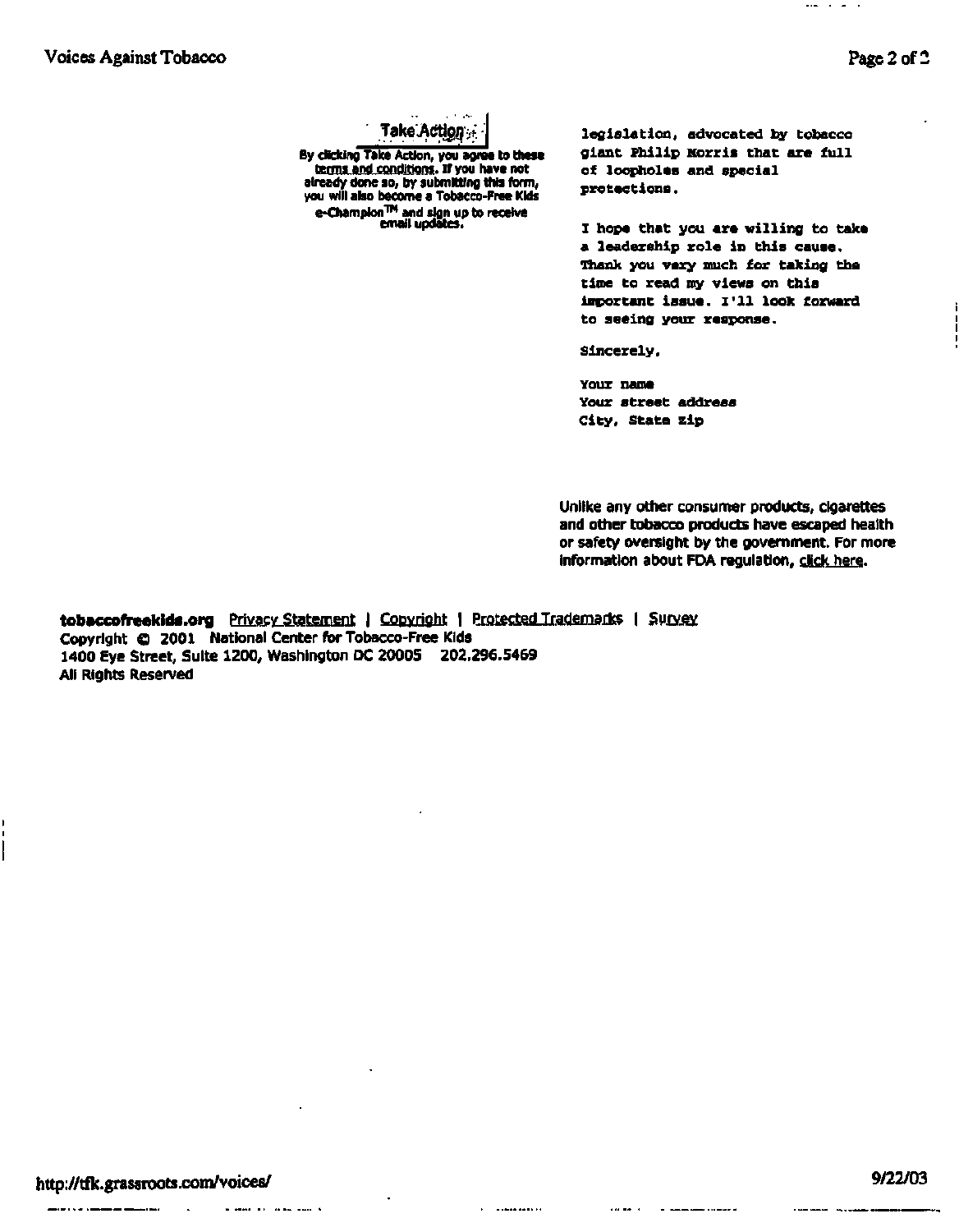#### DdntPartonBigTobacco.org - Take Action!

| DdniParlonBigTobacco.org - Take Action!         |                                                                                                                                                                                                                                                                                     | hiin <i>läft en</i> ssmeis enmidoj/                                                                                                                                                                                                                |
|-------------------------------------------------|-------------------------------------------------------------------------------------------------------------------------------------------------------------------------------------------------------------------------------------------------------------------------------------|----------------------------------------------------------------------------------------------------------------------------------------------------------------------------------------------------------------------------------------------------|
| $C$ AMPAIGN<br>TOBACCO-FREE                     | Tell President Bush<br><b>Big Toblacco</b>                                                                                                                                                                                                                                          |                                                                                                                                                                                                                                                    |
| Kids                                            | Philip Morris has changed its' name to Altria. But it doesn't<br>matter what you call them, they were still the largest<br>corporate political campaign contributor this year. Now<br>they expect a return on their investment. Tell President<br>Bush, "Don't Pardon Big Tobacco!" |                                                                                                                                                                                                                                                    |
| <b>Federal Initiatives</b><br>State Initiatives | <b>TAKE ACTION</b><br>Toll Prosident Bush not to pardon Big Tobacco                                                                                                                                                                                                                 | Subject:Don't Pardon Big Tobacco<br><b>Dear Mr. President:</b>                                                                                                                                                                                     |
| Glebai initiatives<br>Youth Action              | <sup>+</sup> required field                                                                                                                                                                                                                                                         | ⊡                                                                                                                                                                                                                                                  |
| Tobasse News                                    | * Emali Address                                                                                                                                                                                                                                                                     |                                                                                                                                                                                                                                                    |
| Rosearch and Facts<br>Press Office              | * First Name                                                                                                                                                                                                                                                                        |                                                                                                                                                                                                                                                    |
| Tobacco Ad Gallery<br>Special Reports           | <b>Last Name</b>                                                                                                                                                                                                                                                                    | T                                                                                                                                                                                                                                                  |
|                                                 | $+$ Prefix<br>$\blacktriangledown$                                                                                                                                                                                                                                                  | Don't let Big Tobacco off the hook. I<br>urge your Administration to<br>aggressively pursue the government's<br>lawsuit against the tobacco industry.<br>Please say no to special protection                                                       |
|                                                 | * Address1<br>* City                                                                                                                                                                                                                                                                | for Big Tobacco and give the American<br>people their day in court.<br>In another scheme to fool the American                                                                                                                                      |
|                                                 | * State<br>$\blacktriangledown$<br>* Postal Code                                                                                                                                                                                                                                    | people, Philip Morris is trying to<br>escape responsibility for the harm<br>their products cause by changing their<br>name. Don't fall for the PR stunts of<br>an industry that has deceived and<br>endangered the American people for<br>decades. |
|                                                 | $\Box$ Please email me a copy of this letter.                                                                                                                                                                                                                                       | President Bush, please fully fund the<br>lawsuit and don't settle for anything<br>short of fundamental changes in Big-<br>Tobacco's harmful marketing and                                                                                          |
|                                                 | Send the Letter                                                                                                                                                                                                                                                                     | manufacturing practices.<br>Sincerely.                                                                                                                                                                                                             |
|                                                 | By clicking Send the Letter, you agree to these terms and<br>conditions. Send your letter and sign up to become a<br>Tobacco-Free Kids e-Champion <sup>TM</sup> and receive email<br>updates.                                                                                       | Your name<br><b>Your street address</b><br>City, State Zip                                                                                                                                                                                         |
|                                                 | No matter how often a snake sheds its skin<br>It's still a snake. "Altria" is Philip Morris.<br>Click here to see our new ad.                                                                                                                                                       | This letter will be sent to the following<br>individual(s):                                                                                                                                                                                        |
|                                                 | Special Report: Philip Morris Has Not Changed!<br>Company changes its name, but not its                                                                                                                                                                                             | George W. Bush, The President Of The<br><b>United States</b>                                                                                                                                                                                       |
|                                                 | deadly habits.                                                                                                                                                                                                                                                                      | <b>Privacy Statement</b>                                                                                                                                                                                                                           |

 $\bar{\alpha}$ 

**1400 Eye Street, Suite 1200, Washington DC 20005 202.296.5469 All Rights Reserved** 

 $\sim$  -  $\sim$ 

 $\sim 100$ 

Í I j.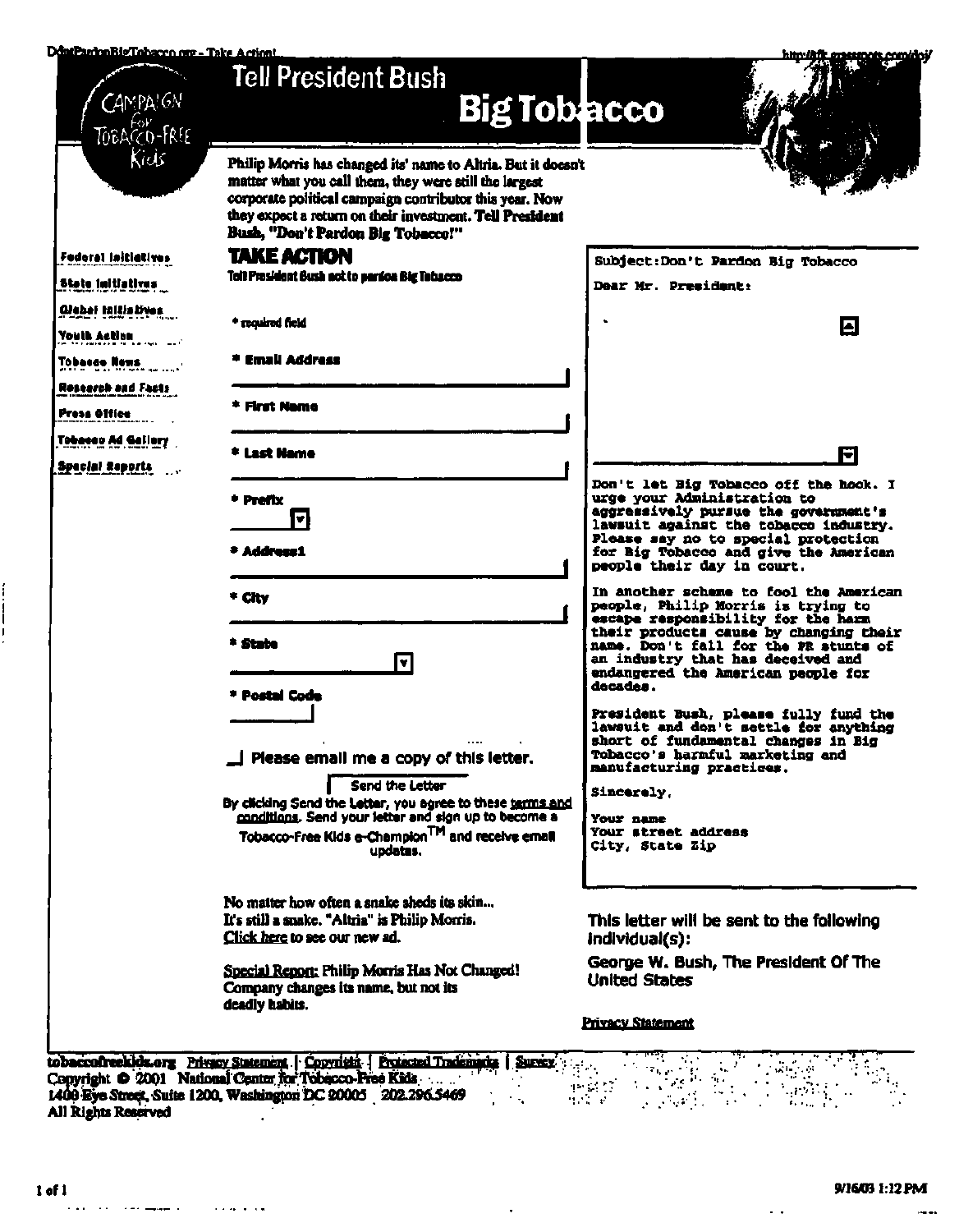SuscAmericasKids.org

 $\vdots$ 

 $\frac{1}{1}$ 

**httn-/Afl> irraeernntr mm/imillwm/Caininufj^MVub <** 

 $\sim$   $\sim$ 

-

|                        | SaveAmericasKids.org                                                                                                                                                                                                                                                                                                                                                        | and respectively. The contract of the second state<br>SOUTHERN NEIGHBORS<br><b>Home and any property of the Contract Contract Contract of the Contract Only 19</b> |
|------------------------|-----------------------------------------------------------------------------------------------------------------------------------------------------------------------------------------------------------------------------------------------------------------------------------------------------------------------------------------------------------------------------|--------------------------------------------------------------------------------------------------------------------------------------------------------------------|
|                        |                                                                                                                                                                                                                                                                                                                                                                             |                                                                                                                                                                    |
|                        | ે છે. જે જે ઉપર પર સ્વર્ધા છે છે.<br>માંગ પર તેને શ્રેષ્ઠ નિર્ધાણિક ગામ                                                                                                                                                                                                                                                                                                     | Saving Kids from the Dangers of Smoking                                                                                                                            |
| ABOUT US               | Southern states consistently have the lowest cigarette taxes in the country and that is addicting<br>and killing our kids! If we can get our Southern state Governors to raise the states' cigarette taxes.<br>it will not only raise millions in new state revenue but also keep tens of thousands of our idds<br>from ever becoming smokers or dying early because of it. |                                                                                                                                                                    |
| <b>WHY TAX TOBACCO</b> | Take Action Now! Urge your Governor to protect our kids by raising the cigarette tax to at least<br>the national average of 67 cents per pack.                                                                                                                                                                                                                              |                                                                                                                                                                    |
| TELL A FRIEND          | <b>Take Action</b>                                                                                                                                                                                                                                                                                                                                                          |                                                                                                                                                                    |
| TOBACCOFREERIOS.ORG    | * required field                                                                                                                                                                                                                                                                                                                                                            | Subject: Please protect our<br>Kids from smoking.                                                                                                                  |
|                        | * Email Address                                                                                                                                                                                                                                                                                                                                                             | Dear [Lawmaker]:                                                                                                                                                   |
|                        | * First Name                                                                                                                                                                                                                                                                                                                                                                | I'm writing to urge you to<br>support an increase in our<br>cigarette tax to at least                                                                              |
|                        | * Last Name                                                                                                                                                                                                                                                                                                                                                                 | the national average of 67<br>cents per pack. Raising<br>the tax to 67 cents per                                                                                   |
|                        | * Prefix<br>O                                                                                                                                                                                                                                                                                                                                                               | pack is essential if we<br>hope to protect our kids<br>from the dangers of                                                                                         |
|                        | * Address 1                                                                                                                                                                                                                                                                                                                                                                 | smoking.                                                                                                                                                           |
|                        | ' City                                                                                                                                                                                                                                                                                                                                                                      | Last year, 21 other states<br>raised their cigarette<br>tax. Don't our kids<br>deserve the same?                                                                   |
|                        | * State<br>4                                                                                                                                                                                                                                                                                                                                                                | Increasing cigarette taxes<br>is a proven winning                                                                                                                  |
|                        | * Postal Code                                                                                                                                                                                                                                                                                                                                                               | solution for both<br>policymakers and the<br>public. It's a public                                                                                                 |
|                        | This letter will be sent to the following individual(s):<br><b>Your Governor</b><br><b>Submit</b>                                                                                                                                                                                                                                                                           | health policy that is<br>proven to reduce smoking,<br>especially among kids and<br>a fiscal policy that<br>generates much-needed                                   |
|                        | By clicking Submit, you agree to these terms and conditions. Send your<br>letter and sign up to become a Tobscco-Free Kids e-Champion <sup>TM</sup> and<br>receive email updates.                                                                                                                                                                                           | revenue and reduces<br>smoking-caused health care<br>costs.                                                                                                        |
|                        |                                                                                                                                                                                                                                                                                                                                                                             | Every single state that<br>has significantly<br>increased its cigarette<br>tax rate has obtained                                                                   |
|                        |                                                                                                                                                                                                                                                                                                                                                                             | substantial new additional<br>state revenues despite the                                                                                                           |